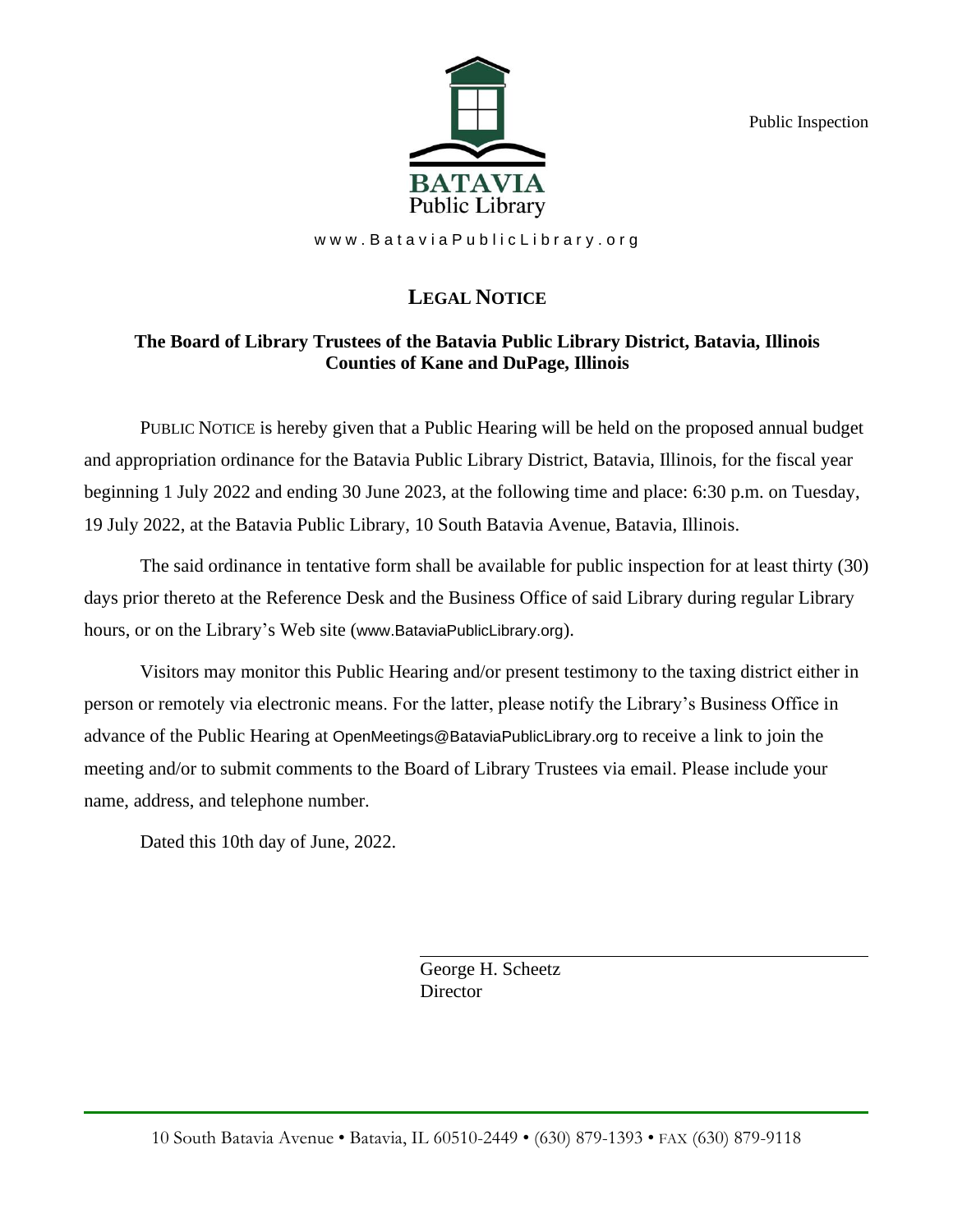**T E N T A T I V E F O R M**



www.BataviaPublicLibrary.org

# **ORDINANCE 2022–\_\_\_**

## **An Ordinance Approving and Adopting the Annual Budget and Appropriation for Library Purposes for Fiscal Year 2022–2023**

WHEREAS, the Illinois Compiled Statutes require the Library District to adopt a budget and

appropriation ordinance specifying the objects and purposes of expenditures; and

WHEREAS, a tentative budget and appropriation ordinance, was available for public inspection on and after 10 June 2022; and

WHEREAS, a public hearing on the tentative budget and appropriation ordinance, was held on 19 July 2022 after due and proper notice was published in the *Kane County Chronicle*; and

WHEREAS, the Board wishes to adopt this budget and appropriation ordinance for fiscal year 2022–2023.

NOW, THEREFORE, BE IT ORDAINED by the Board of Library Trustees of the Batavia Public Library District, Batavia, Illinois, in the Counties of Kane and DuPage, Illinois, as follows:—

**Section 1.** The Annual Budget and Appropriation for the Fiscal Year beginning 1 July 2022 and ending 30 June 2023, as described in Exhibit A, are hereby adopted.

**Section 2.** There is budgeted and appropriated for the expenses and liabilities of the Library District for the following objects and purposes:—

| Library Fund (Fund 10)                               | \$ | 5,124,100 |
|------------------------------------------------------|----|-----------|
| IMRF Fund (Fund 11)                                  |    | 204,400   |
| FICA Fund (Fund 12)                                  |    | 204,900   |
| Building, Equipment & Maintenance Fund (Fund 13)     |    | 415,400   |
| Liability Insurance & Risk Management Fund (Fund 14) |    | 60,500    |
| Audit Fund (Fund 15)                                 |    | 18,200    |
| Working Cash Fund (Fund 30)                          |    | 217,500   |
| Special Reserve Fund (Fund 40)                       |    | 2,783,000 |
| Development Fund (Fund 50)                           |    | 92,200    |
| <b>Total Appropriation (All Funds)</b>               | S  |           |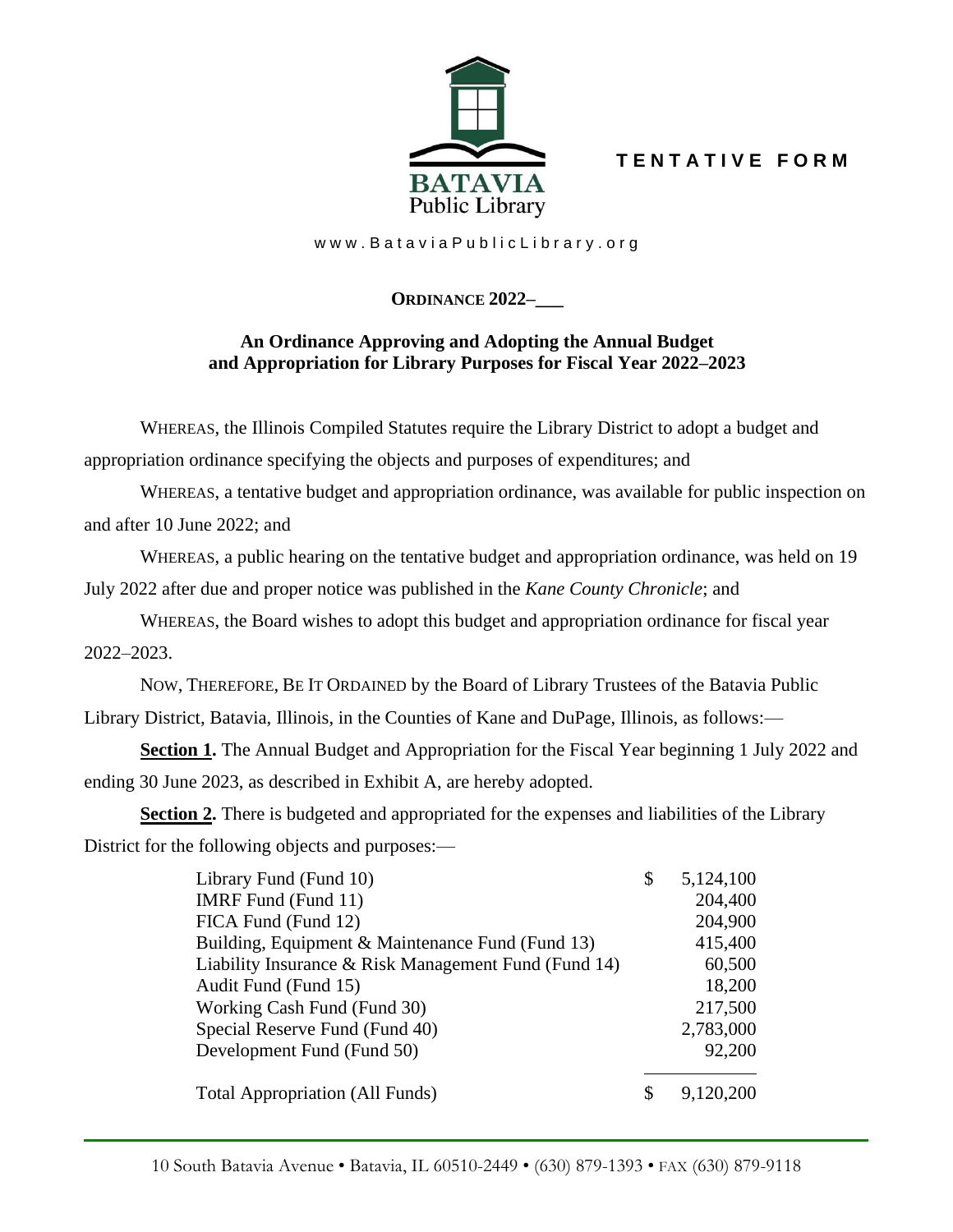Section 3. Unexpended balances of proceeds received annually from public library taxes may be transferred to the Library District's Special Reserve Fund (Fund 40) in accordance with the Illinois Compiled Statutes.

**Section 4.** No further appropriation shall be made except as allowed by the Illinois Compiled Statutes.

**Section 5.** This Ordinance is in full force and effect on the date of adoption.

**Section 6.** The Library Director shall publish and file this Ordinance in accordance with the Illinois Compiled Statutes.

ORDINANCE 2022-

PASSED by the Board of Library Trustees of the Batavia Public Library District, Batavia, Illinois, Counties of Kane and DuPage, Illinois, this 19th day of July 2022.

APPROVED:

Daniel R. Russo President, Board of Library Trustees

ATTESTED BY:

Marianne E. Fasano Secretary, Board of Library Trustees

|              | Nays: |  |  |
|--------------|-------|--|--|
|              |       |  |  |
|              |       |  |  |
| Abstentions: |       |  |  |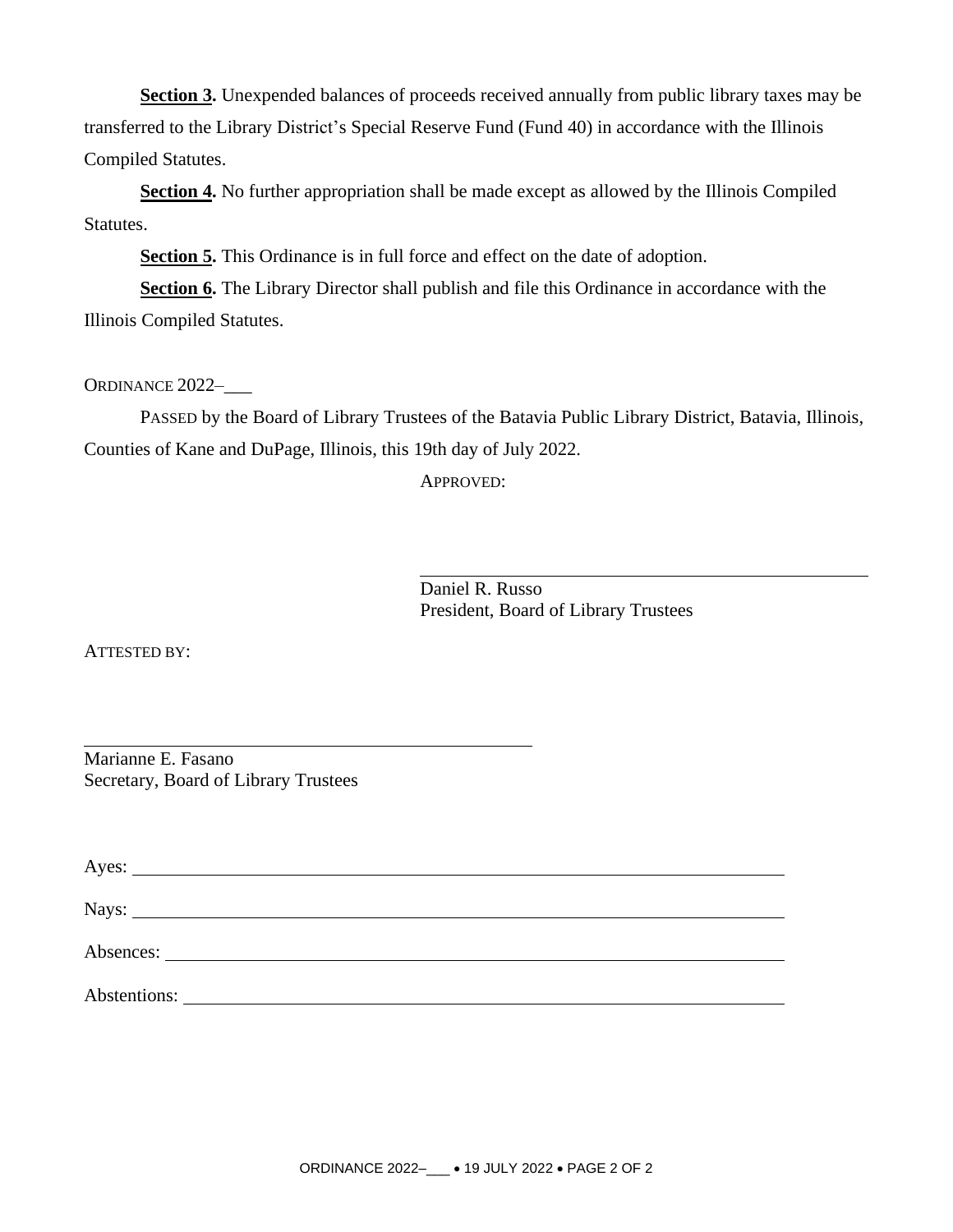**E x h i b i t A**



### www.Batavia Public Library.org

#### **ANNUAL BUDGET AND APPROPRIATION FOR 2022–2023**

**LIBRARY FUND** (Fund 10)

|                                         |           | 2022-2023     | Appropriation |
|-----------------------------------------|-----------|---------------|---------------|
| <b>Beginning Balance (Cash on Hand)</b> |           | \$<br>956,000 |               |
| <b>Revenues</b>                         |           |               |               |
| Property Tax<br>1.                      | 4,059,900 |               |               |
| Corporate Replacement Tax<br>2.         | 40,000    |               |               |
| Fines & Fees; Other<br>3.               | 21,000    |               |               |
| Grants<br>4.                            | 33,200    |               |               |
| Gifts<br>5.                             | 2,000     |               |               |
| Café Lease Income<br>6.                 | 6,000     |               |               |
| Interest Income<br>7.                   | 6,000     |               |               |
| <b>Total Revenues</b>                   |           | 4,168,100     |               |
| <b>Expenditures</b>                     |           |               |               |
| Personnel<br>1.                         |           |               |               |
| <b>Salaries</b><br>a.                   | 2,233,000 |               |               |
| Group Insurance<br>b.                   | 410,400   |               |               |
| <b>Payroll Processing</b><br>c.         | 6,000     |               |               |
| <b>Professional Development</b><br>d.   | 15,000    |               |               |
| <b>Total Personnel</b>                  | 2,664,400 |               |               |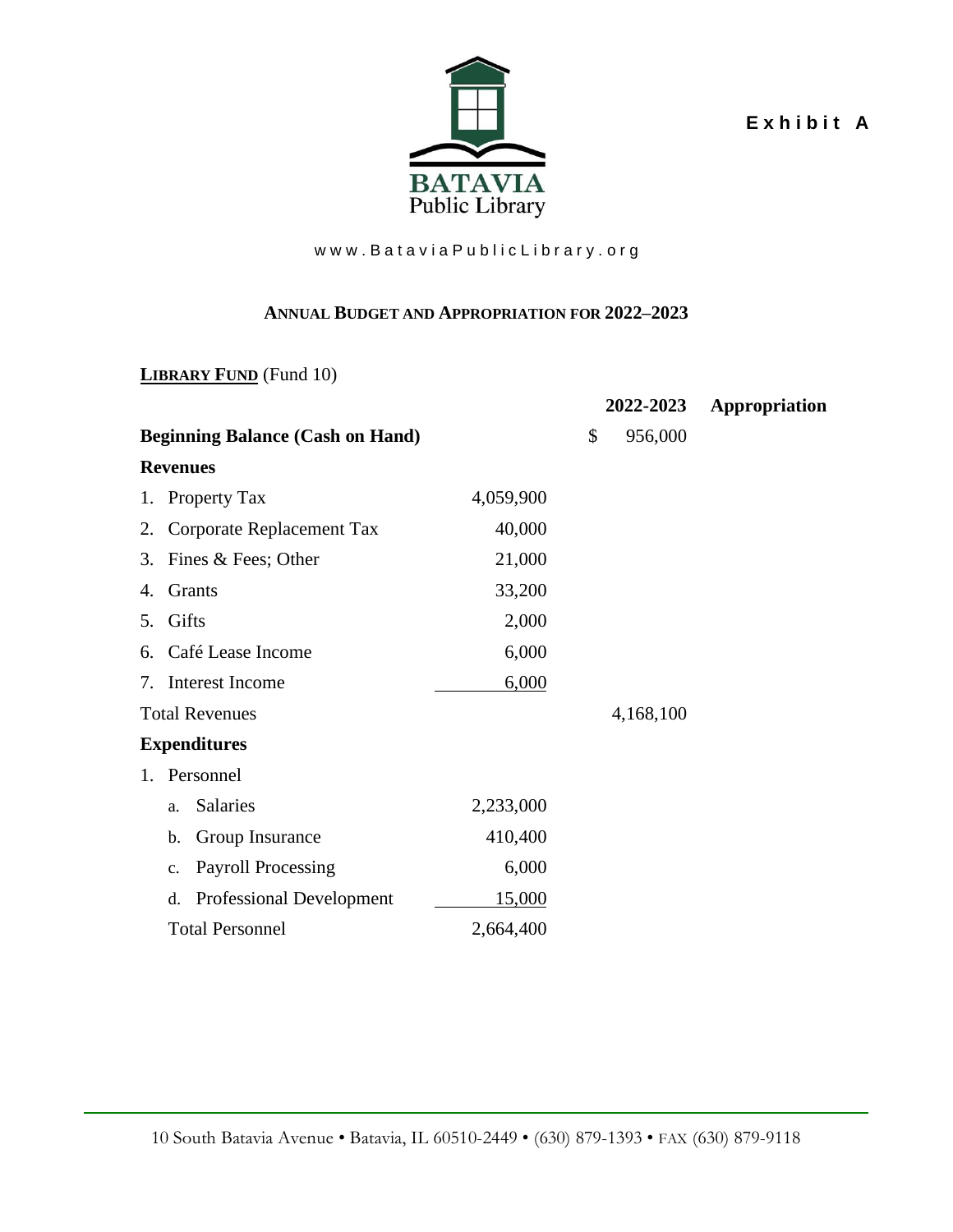| 2. |    | Book & Other Materials               |                  |                        |             |
|----|----|--------------------------------------|------------------|------------------------|-------------|
|    | a. | <b>Books</b>                         | 195,400          |                        |             |
|    | b. | Library of Things                    | 7,000            |                        |             |
|    | c. | <b>Audio-Visual Materials</b>        | 52,300           |                        |             |
|    | d. | Periodicals                          | 15,400           |                        |             |
|    | e. | <b>Electronic Resources</b>          | 266,600          |                        |             |
|    | f. | Processing Supplies                  | 30,000           |                        |             |
|    |    | Total Books & Other Materials        | 566,700          |                        |             |
| 3. |    | Operations                           |                  |                        |             |
|    | a. | Program Presentation & Supplies      | 27,700           |                        |             |
|    | b. | <b>Automation Maintenance</b>        | 190,000          |                        |             |
|    | c. | Electronic Equipment & Software      | 53,000           |                        |             |
|    | d. | Memberships; General Programming     | 26,500           |                        |             |
|    | e. | <b>Office Supplies</b>               | 18,000           |                        |             |
|    | f. | Postage, Shipping & Handling         | 10,000           |                        |             |
|    | g. | Printing & Advertising               | 32,000           |                        |             |
|    | h. | <b>Outside Professional Services</b> | 52,000           |                        |             |
|    | i. | Miscellaneous Expenses-COVID-19      | 19,000           |                        |             |
|    | j. | <b>Circulation Services</b>          | 7,000            |                        |             |
|    | k. | <b>Promotional Services</b>          | 6,000            |                        |             |
|    | 1. | Utilities                            | 158,000          |                        |             |
|    |    | m. Equipment & Furniture             | 34,000           |                        |             |
|    |    | <b>Total Operations</b>              | 633,200          |                        |             |
|    |    | 4. Contingency & Special Projects    | <u>1,259,800</u> |                        |             |
|    |    | <b>Total Expenditures</b>            |                  | 5,124,100              | \$5,124,100 |
|    |    | <b>Ending Balance (Cash on Hand)</b> |                  | \$<br>$\boldsymbol{0}$ |             |

# **IMRF (ILLINOIS MUNICIPAL RETIREMENT FUND) FUND** (Fund 11)

|                                         | 2022-2023 Budget |    |         |
|-----------------------------------------|------------------|----|---------|
| <b>Beginning Balance (Cash on Hand)</b> | 38,000           |    |         |
| <b>Revenues</b>                         | 166,400          |    |         |
| <b>Expenditures</b>                     | 204,400          | \$ | 204,400 |
| <b>Ending Balance (Cash on Hand)</b>    |                  |    |         |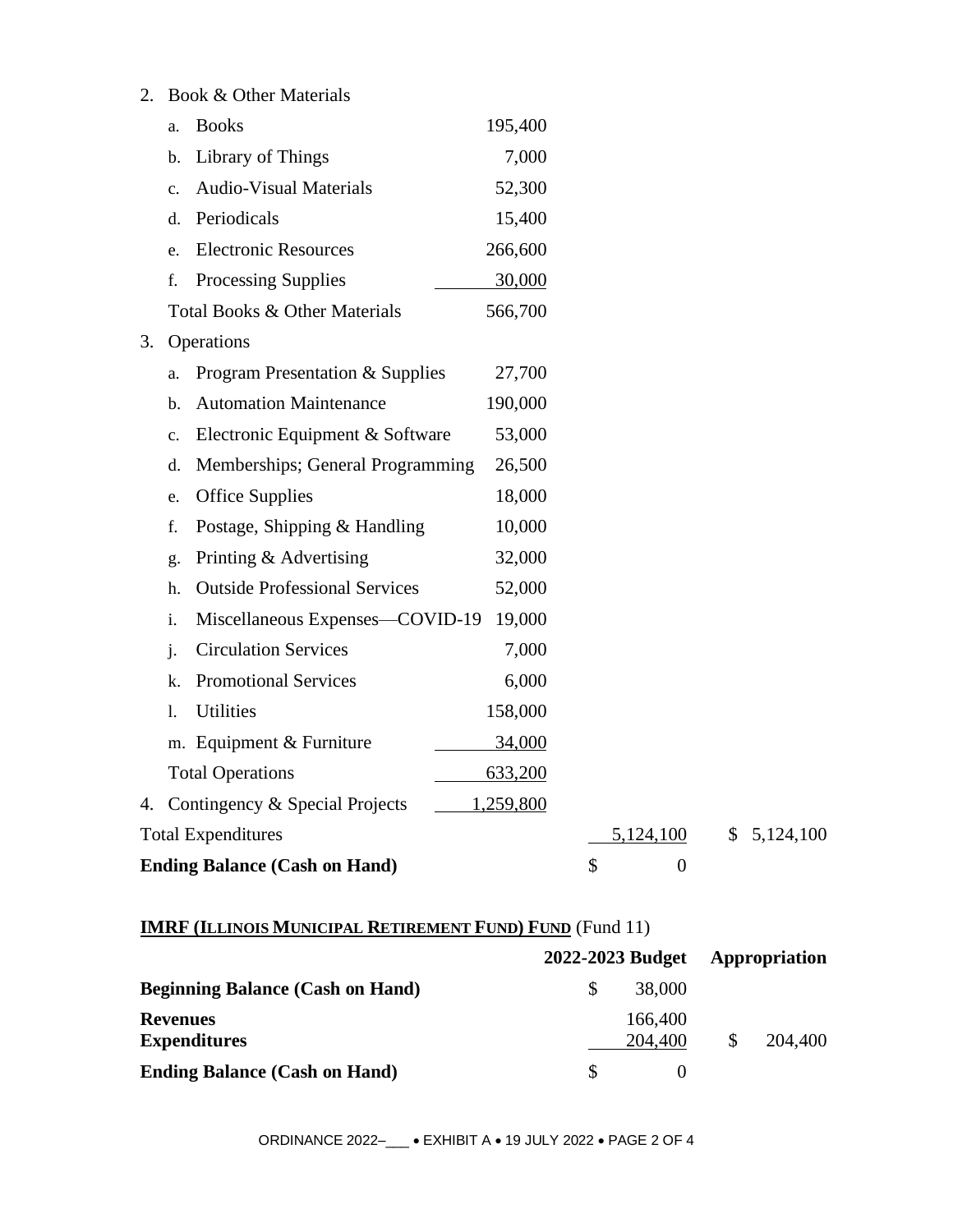### **FICA FUND** (Fund 12)

|                                         | 2022-2023 Budget | Appropriation |  |
|-----------------------------------------|------------------|---------------|--|
| <b>Beginning Balance (Cash on Hand)</b> | 44,000           |               |  |
| <b>Revenues</b>                         | 160,900          |               |  |
| <b>Expenditures</b>                     | 204,900          | \$204,900     |  |
| <b>Ending Balance (Cash on Hand)</b>    |                  |               |  |

## **BUILDINGS, EQUIPMENT & MAINTENANCE FUND** (Fund 13)

|                                         | 2022-2023 Budget | Appropriation |         |  |
|-----------------------------------------|------------------|---------------|---------|--|
| <b>Beginning Balance (Cash on Hand)</b> | 263,000          |               |         |  |
| <b>Revenues</b>                         | 152,400          |               |         |  |
| <b>Expenditures</b>                     | 415,400          |               | 415,400 |  |
| <b>Ending Balance (Cash on Hand)</b>    |                  |               |         |  |

# **LIABILITY INSURANCE & RISK MANAGEMENT FUND** (Fund 14)

|                                         | 2022-2023 Budget | <b>Appropriation</b> |        |  |
|-----------------------------------------|------------------|----------------------|--------|--|
| <b>Beginning Balance (Cash on Hand)</b> | 26,000           |                      |        |  |
| <b>Revenues</b>                         | 34,500           |                      |        |  |
| <b>Expenditures</b>                     | 60,500           |                      | 60,500 |  |
| <b>Ending Balance (Cash on Hand)</b>    |                  |                      |        |  |

## **AUDIT FUND** (Fund 15)

|                                         | 2022-2023 Budget |   | Appropriation |
|-----------------------------------------|------------------|---|---------------|
| <b>Beginning Balance (Cash on Hand)</b> | 11,000           |   |               |
| <b>Revenues</b>                         | 7,200            |   |               |
| <b>Expenditures</b>                     | 18,200           | S | 18,200        |
| <b>Ending Balance (Cash on Hand)</b>    |                  |   |               |

#### **WORKING CASH FUND** (Fund 30)

|                                         | 2022-2023 Budget | <b>Appropriation</b> |         |  |
|-----------------------------------------|------------------|----------------------|---------|--|
| <b>Beginning Balance (Cash on Hand)</b> | 217,000          |                      |         |  |
| Revenues                                | 500              |                      |         |  |
| Expenditures                            | 217,500          | $\mathbb{S}$         | 217,500 |  |
| <b>Ending Balance (Cash on Hand)</b>    |                  |                      |         |  |